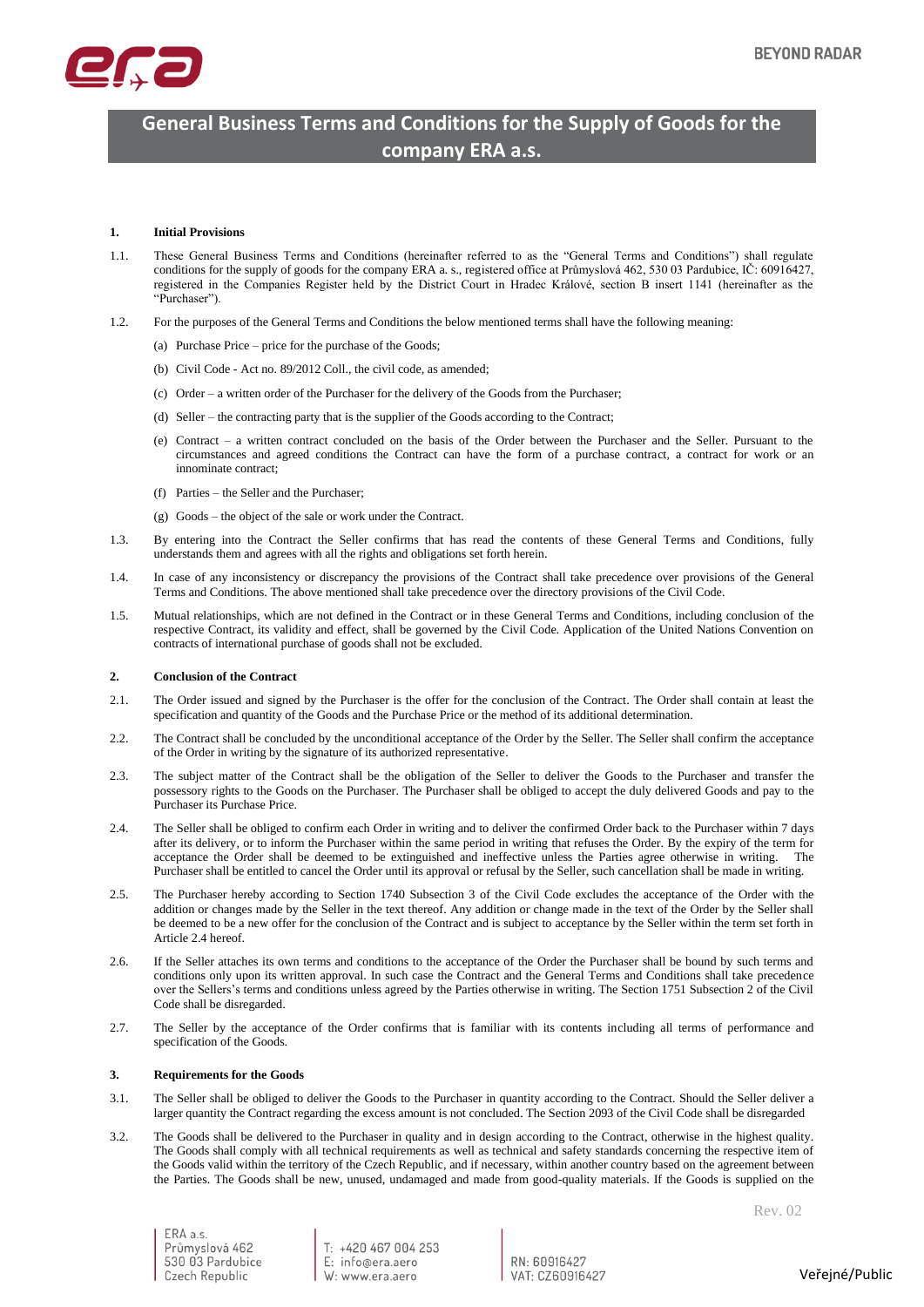

basis of samples, designs or drawings, it shall be fully compliant with such samples, designs or drawings. The Goods shall have no legal defects, e.g. right of lien.

- 3.3. In case of transport the Seller shall be obliged, at its own expenses, to pack the Goods and to secure it for transport in the manner defined in the Contract. Should the method of packing and securing the Goods for the purpose of transport not be defined expressly in the Contract the Seller shall be obliged to pack or secure the Goods for the purpose of transport so that no damage or deterioration is possible in the course of transport, including loading and unloading.
- 3.4. The package of the Goods shall provide for safe and long-term storage of the Goods eliminating loss of its quality. On the package of the Goods, on a visible place, clear and legible instructions for safe handling of the Goods shall be provided for, e.g. in particular, handling designations to designate transport packages and designations required under legal regulations valid within the territory of the Czech Republic, and of possible other country based on agreement of the Parties, to regulate manufacture, use and other handling of the Goods, e.g. legal regulations to regulate hazardous and toxic substances. The package of the Goods shall be from environmentally friendly materials.

#### **4. Documents for the Goods**

- 4.1. Together with the Goods, the Seller shall be obliged to deliver documents which are expressly defined in the Contract. Should such documents be not defined in the Contract the Seller shall be obliged to deliver all documents necessary for handover, free handling, customs clearance and use of the Goods, in particular, documents to regulate technical conditions for installation, operation and maintenance of the Goods to the Purchaser. Upon the Purchaser's request, the Seller shall handover to the Purchaser the reports defined in the Contract and/or required for the respective Goods under legal regulations valid and effective within the territory of the Czech Republic and within the territory of the Seller's country and/or within the territory, where the respective Goods are provided.
- 4.2. Documents which the Seller shall be obliged to deliver to the Purchaser according to the Contract shall be clear, transparent and correct in all places. Such documents shall be delivered in a written form unless agreed otherwise. Upon the Purchaser's request, the Seller shall be obliged to deliver documents relating to the Goods in more languages, e.g. in the Czech language and in the English language and/or in the language of territory, where the perspective Good shall be provided. Upon their delivery to the Purchaser, such documents shall become the property of the Purchaser, who shall have the right to dispose of them freely.

#### **5. Place of delivery of the Goods**

- 5.1. Unless provided otherwise in the Contract the Seller shall be obliged to deliver the Goods, at its own expenses and risk, to the Purchaser to the premises of the Purchaser at the following address: ERA a.s. Průmyslová 462, Pardubice, Česká republika.
- 5.2. Delivery of the Goods shall be in accordance with the DDP delivery terms Place of Delivery under INCOTERMS 2010 rules. Should another delivery clause be stipulated between the Parties, it shall be defined in the Contract.
- 5.3. The Seller's obligation to deliver the Goods is fulfilled by delivering the Goods to the Purchaser to the place of delivery in accordance with the procedure set forth in Art. 7 of the General Terms and Conditions.

## **6. Delivery term**

- 6.1. The delivery term shall be defined in the Contract. Should the delivery term be not defined in the Contract the Seller shall deliver the Goods within 30 days after the conclusion of the Contract.
- 6.2. Prior to the expiry of the delivery term the Seller shall have the right to deliver the Goods only with the previous written consent of the Purchaser. Should the place of delivery of the Goods be the registered office or the premises of the Purchaser the Seller shall be obliged to deliver the Goods on working days and within usual working hours of the Purchaser, unless the Purchaser specifies otherwise.

## **7. Delivery of the Goods**

- 7.1. The Seller shall be obliged to deliver the Goods to the Purchaser duly and within the stipulated delivery term. Upon delivery of the Goods the Seller shall submit to the Purchaser a delivery note, which shall include at least indication of the Parties, the Order number, description and quantity of the Goods and the date of delivery of the Goods.
- 7.2. The Goods shall be deemed to be duly delivered upon the written confirmation of the delivery note by the Purchaser. The Purchaser shall confirm the delivery note upon the fulfilment of all of the following conditions:
	- (a) the Goods have been delivered by the Seller to the place of delivery,
	- (b) together with the Goods, complete documentation relating to the Goods has been delivered as well,
	- (c) the Goods have been accepted by the Purchaser,
	- (d) the Goods have been delivered to the Purchaser free of defects, or the Goods have been delivered with obvious defects, however, the Purchaser has recorded such defects in the Report of Defects and has declared that accepts the Goods regardless the respective defects.
- 7.3. Should the Seller be in delay with the due delivery of the Goods to the Purchaser, the Purchaser shall be entitled to the contractual penalty in the amount of 0.08% of the Purchase Price per every day of default. The contractual penalty shall be payable within 30 days from delivery of the written billing thereof to the Seller. Payment of the contractual penalty shall not affect the Purchaser's right to damages.
- 7.4. Should the Purchaser discover that the Goods has obvious defects, then it shall create a Report of Defects containing the data concerning the delivery of the Goods, description of the defect, identification of the person who discovered the respective defect, date of discovery of the respective defect and signature of the Purchaser's authorised representative.
- 7.5. Should the Goods have obvious defects upon its delivery the Purchaser shall have the right:

ERA a.s. Průmyslová 462 530 03 Pardubice Czech Republic

T: +420 467 004 253<br>E: info@era.aero  $W$  www.era aero

RN: 60916427 VAT. CZ60916427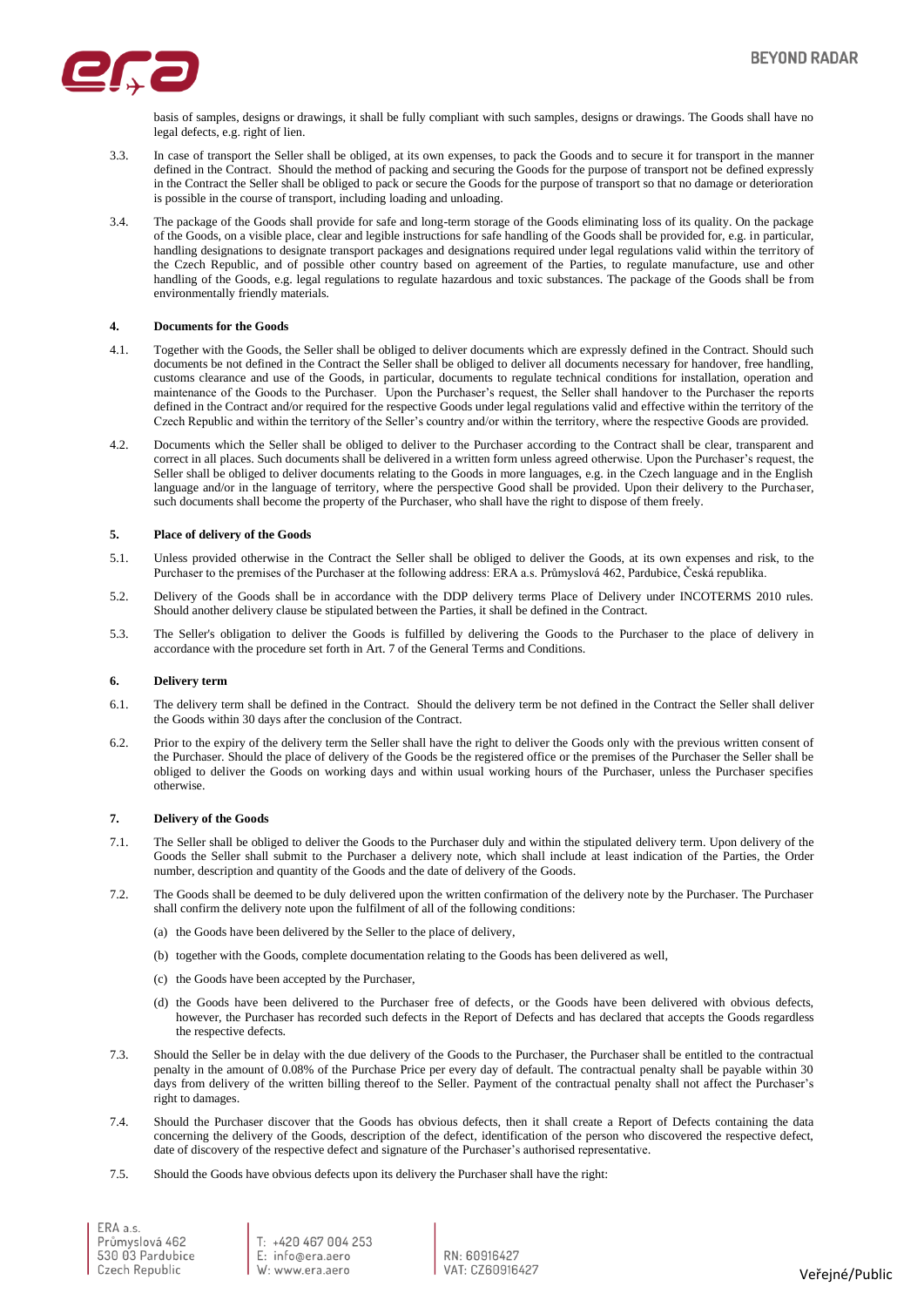

- (a) to refuse to accept the defective Goods and to return it at the expenses of the Seller resulting in no default in acceptance of the Goods on the part of the Purchaser, or
- (b) to accept the defective Goods and to be subject to the right to relevant discount from the Purchase Price, or
- (c) to accept the defective Goods and to be subject to the right to removal of such defects, or
- (d) to withdraw from the Contract.
- 7.6. The choice between claims pursuant to Art. 7.5 above belongs solely to the Purchaser. The Purchaser shall indicate its claim in the Report of Defects or send it without undue delay after to the Seller in writing.

## **8. Transfer of possessory rights and risk**

8.1. The risk of damage and the possessory rights to the Goods shall pass on the Purchaser upon the due delivery of the Goods.

## **9. Changes of the Contract**

- 9.1. The Purchaser shall have the right to inform the Seller in writing until the delivery of the Goods of the proposal for the change of the Contract, in particular, the respective quantity and quality of the Goods, place of delivery of the Goods, terms of delivery of the Goods.
- 9.2. The Seller shall be obliged to inform the Purchaser in writing whether accepts the proposal for change of the Contract or not within 7 days from the date of delivery of the written proposal for change of the Contract by the Purchaser, or whether proposes a different change. The Purchaser shall have the right to decrease the quantity of the Goods upon the written notice. The Seller shall accept the change in quantity.
- 9.3. Provisions of Art[. 2.2](#page-0-1) and [2.4](#page-0-0) shall apply on the changes of the Contract accordingly.

## **10. Warranty**

- 10.1. The Seller shall provide to the Purchaser, its customers and users of the Goods sold by the Seller the warranty for the delivered Goods. The Seller undertakes that the Goods delivered under the Contract shall be for the duration of the warranty period eligible to use for the purpose defined in the Contract, otherwise for the purpose of usual use, and that the Goods retain its parameters defined in the Contract.
- 10.2. The duration of the warranty period shall be defined in the Contract. Should the duration of the warranty period be not expressly defined in the Contract, then the duration of the warranty period shall be 36 months as from the date of acceptance of the Goods concerned. The warranty period shall cease running for the period during which the Purchaser, their customers and/or users of the Goods cannot use the delivered Goods due to its defects, for which the Seller is liable.

#### **11. Liability for defects of the Goods**

- 11.1. The Goods have defects if it is not delivered duly packaged and secured for transport, in the quantity, quality and/or design defined in the Contract, or have legal defects.
- 11.2. As defects of the Goods shall be also regarded defects in documentation, which the Seller is obliged to deliver together with the Goods to the Purchaser. Should there be defects in the respective documents, then the Seller shall be obliged, without undue delay after return of the defective documents, to deliver complete documents free of defects to the Purchaser.
- 11.3. The Seller shall be liable for all defects discovered in the Goods within the warranty period.
- 11.4. Should the Purchaser discover any defects in the delivered Goods, unless the Contract defines otherwise, then it shall draw up a report concerning the respective defects, which shall contain the data concerning the delivery of the Goods, data concerning the person who discovered the respective defect, date of discovery of the respective defect and a detailed description of the defect. The Purchaser shall send such a report to the Seller together with request for removal of the respective defects and for finding corresponding remedy. Such a report of defects shall be sent to the Seller in a written form. Such a report sent by means of electronic mail or by fax shall be confirmed by the Seller within 3 days as from its delivery at the latest.
- 11.5. Within the time limit defined in the Contract as from delivery of the respective report of defects, the Seller shall be obliged to and undertakes:
	- (a) to visit the place of delivery specified by the Purchaser to execute an inspection of the Goods and to investigate defects reported by the Purchaser in the report of defects and to inform the Purchaser of the proposal for specific method of removal of the respective defects from the Goods within the same time limit, or
	- (b) to inform the Purchaser of the proposal for specific method of removal of the respective defects in the Goods with respect to technological time limits, including scheduled due dates of realization of determined remedial measures, namely at the expenses of the Seller.

In case the Contract does not define the time limit pursuant to Art. 11.5 such limit shall be 3 days.

- 11.6. The Purchaser shall be obliged to inform the Seller in writing within the time limit of 72 hours as from the notification of the Seller pursuant to the Art. 11.5 that:
	- (a) agrees with the method of removal of defects proposed by the Seller, and shall determine the time limit for such a removal,
	- (b) disagrees with the method proposed by the Seller and shall determine the method as well as the time limit for the respective removal of the defects in the Goods on its own,
	- (c) makes other claim due to the Purchaser's liability for defects in the respective Goods pursuant to provision 11.7 than removal of the defects concerned.

T: +420 467 004 253 E: info@era.aero  $W_{2}$  www.era aero

RN: 60916427 VAT. CZ60916427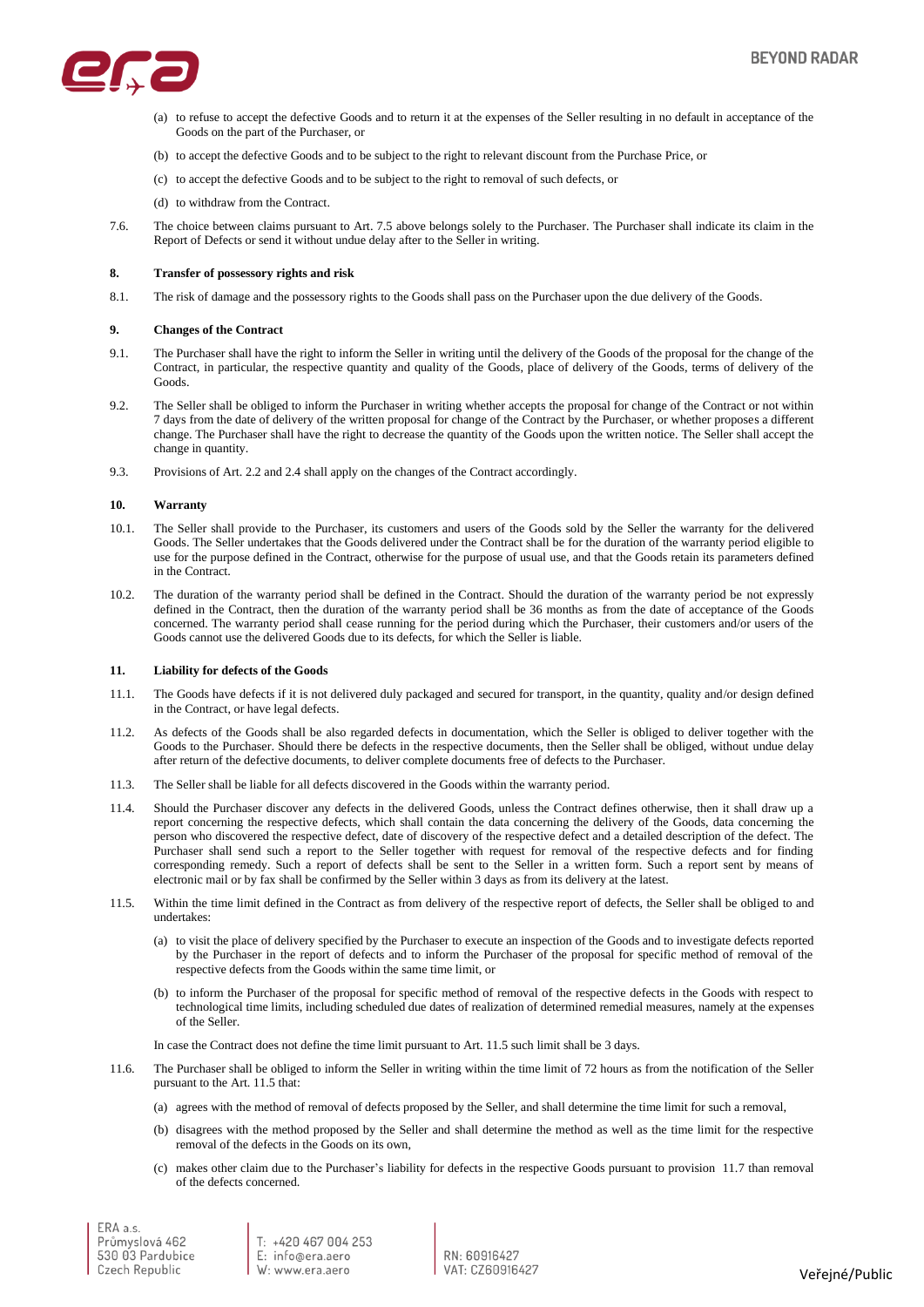

- 11.7. Regardless of the type of defect and severity of breach of the Contract resulting from occurrence of the respective defect, the Purchaser shall always be entitled, upon its own choice:
	- (a) to request removal of the respective defects by replacement of the defective Goods, by delivery of missing Goods and/or to request removal of legal defects,
	- (b) to request removal of the respective defects by repair of the Goods, in case such defects are repairable,
	- (c) to request a reasonable discount from the Purchase Price, or
	- (d) to withdraw from the Contract.
- 11.8. Should the Seller fail to remove the respective defects of the Goods by method and within the time limit specified by the Purchaser or should the Seller inform the Purchaser, prior to the expiry of the respective time limit, that it will not remove the respective defects, then the Purchase shall have the right to:
	- (a) withdraw from the Contract, or
	- (b) request a reasonable discount from the Purchase Price.
- 11.9. The Purchaser shall not be obliged to pay the part of the Purchase Price for the defective Goods to the Seller corresponding to his right to a discount in the event that it has been exercised until the respective defects have been removed.
- 11.10. In case the subject-matter of the delivery is the Goods of the same kind and should in at least 10% (however, in 5 pieces minimum) of the delivered Goods identical defect be discovered, then such a defect shall be regarded a type defect. Should a type defect be discovered in the delivered Goods of the same kind, then the Seller shall be obliged to provide the Purchaser with a complete new delivery of the Goods pursuant to the Contract within 14 days from the discovery of the type defect at its own expenses. Should the Seller fail to fulfil this duty, then the Purchaser shall have the right to withdraw from the Contract.
- 11.11. Should the Seller be in delay with performance of any of its duties arising from its liability for defects of the Goods, then the Purchaser shall have the right to a contractual penalty in the amount of 0.05% from the Purchase Price of the defective Goods per each and every day of default until the duty to duly deliver the Goods has been fulfilled. The contractual penalty shall become payable within 30 days from the delivery of billing of the respective contractual penalty to the Seller. Payment of the contractual penalty shall not affect the right to damages.

# **12. Purchase Price**

- 12.1. The Purchaser shall pay to the Seller the Purchase Price determined in the Contract. The Purchase Price shall include all costs relating to the delivery of the Goods, including costs relating to the packaging of the Goods, their transport, insurance of the Goods, costs relating to acquisition of documents for the respective Goods, their labelling, customs duties, etc.
- 12.2. The claim for the Purchase Price shall arise for the Seller upon the delivery of the Goods to the Purchaser. The Purchaser shall pay the Purchase Price by means of bank transfer on the basis of the original invoice issued by the Seller and delivered to the Purchaser.
- 12.3. Such an invoice shall contain the essentials of the tax and accounting document and:
	- (a) number of the respective Order;
	- (b) designation and specification of the Goods, including the serial number of the Goods;
	- (c) quantity of the Goods;
	- (d) unit Purchase Price of the Goods;
	- (e) total Purchase Price for the Goods.

The invoice shall be accompanied by a document proving due delivery of the Goods (confirmed delivery note).

- 12.4. Should an invoice be missing any of the obligatory or agreed requisites or if the Purchase Price or VAT is billed erroneously, prior to the expiry of the due date the Purchaser shall be entitled to return the invoice without payment for rectification by the Seller, stating the reason for such return. The Seller shall perform such rectification by issuing a new invoice. Upon returning the defective invoice to the Seller, the initial due date period shall cease running. The new due date period shall start running from the date of delivery of the new invoice.
- 12.5. The due date of the Purchase Price shall be defined in the Purchase Contract. Should the due date be not defined in the Purchase Contract, then the Purchaser shall be obliged to pay the Purchase Price within 45 days as from the date of issuance of a due invoice, however, no sooner than within 30 days from the date of delivery of such a due invoice.
- 12.6. The day of payment of the Purchase Price in case of bank transfer shall be the date, on which the amount of the Purchase Price is credited by the bank to the current bank account of the Seller, which is defined in the Purchase Contract, and should such an account be not defined in the Purchase Contract, then to the account the Seller notified the Purchaser of.
- 12.7. In case of delay of the Purchaser with the payment of the due Purchase Price, the Purchaser shall be obliged to pay the Seller the default interest in the amount of 0.08% from the due amount for each and every commenced day of delay.

## **13. Termination of the Contract**

13.1. Unless provided otherwise in the Contract, the Purchaser shall have the right to withdraw from the Contract: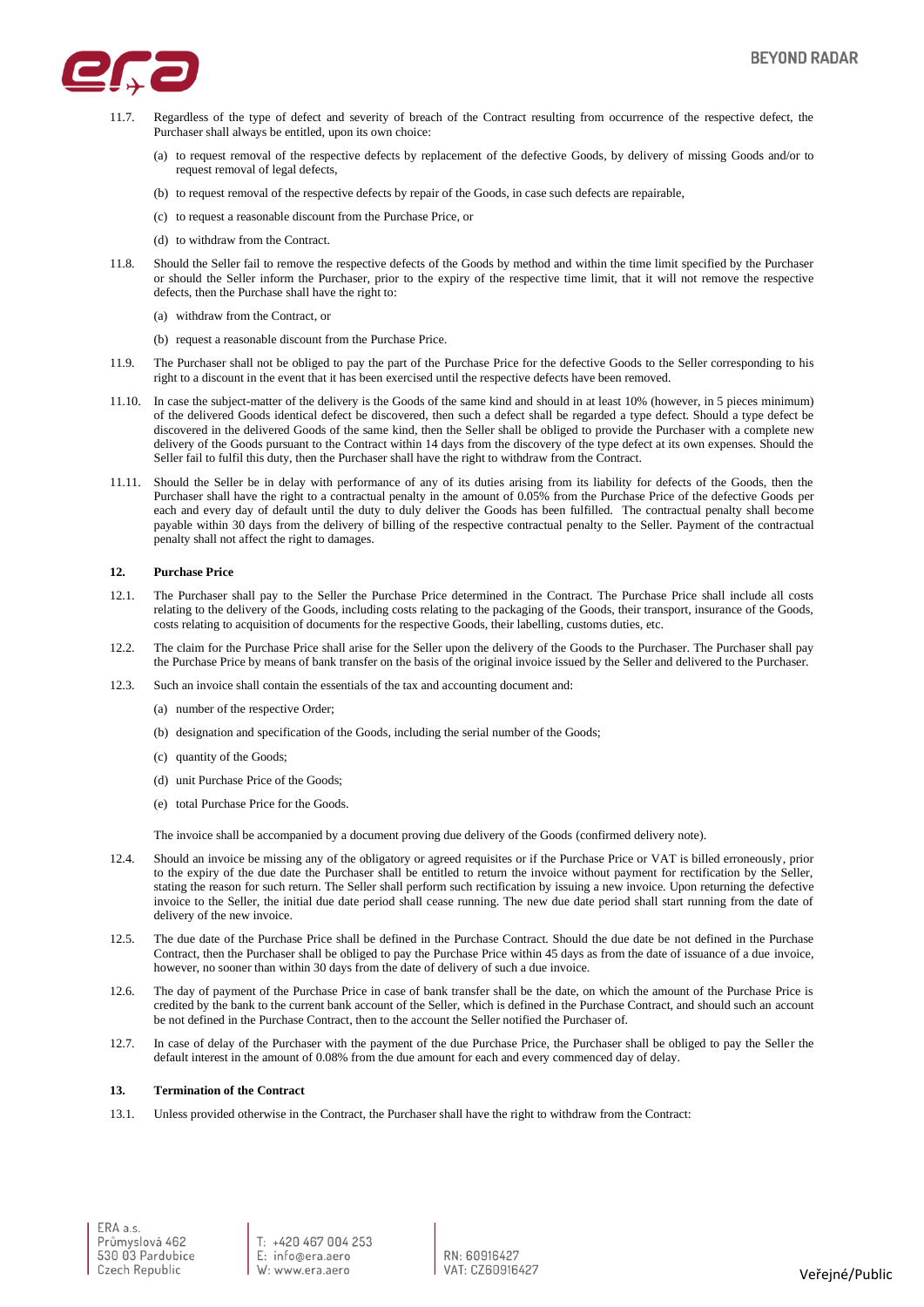

- (a) in case the Seller breaches the duties defined in the Contract and/or in these General Terms and Conditions in a substantial manner;
- (b) should the Force Majeure as defined in provision 19.1 of these General Terms and Conditions prevent fulfilment of duties under the Purchase Contract for a period exceeding 3 months.
- 13.2. The Parties have in agreed that besides the reasons set forth by the applicable laws the following reasons only and exclusively shall be deemed to be a substantial breach of the Contract:
	- (a) the Seller's delay with the delivery of Goods for more than 14 days;
	- (b) delivery of the Goods with apparent defect(s);
	- (c) the Seller's delay with the remedy of defect(s) for more than 7 days;
	- (d) any breach of the confidentiality duty hereunder.
- 13.3. In case of non-substantial breach the Purchaser shall have the right to withdraw from the Contract should the Seller fail to remedy such breach in an additional adequate term given by the Purchaser expressly or implicitly.
- 13.4. The withdrawal shall be made in writing and it shall be delivered to the Seller. Withdrawal shall become effective as from the date, on which such withdrawal notification was delivered to the Seller.
- 13.5. Upon withdrawal from the Contract, the following shall not extinguish:
	- (a) claims for damages arising from a breach of the Contract,
	- (b) claims arising from liability for defects of the Goods,
	- (c) claims for payments of contractual penalties arising from a breach of the Contract,
	- (d) stipulations concerning warranty and liability for defects,
	- (e) stipulations concerning the duty to maintain confidentiality and secrecy,
	- (f) stipulations concerning the selection of law and settlement of disputes.
- 13.6. Unless stipulated otherwise in the Contract, the delivered Goods, to which the title passed on the Purchaser prior to withdrawal from the Contract:
	- (a) shall remain within the property of the Purchaser after the withdrawal from the Contract, if the Purchase Price has been paid for such delivered Goods already. Should the Purchase Price for such delivered Goods fail to be paid prior to withdrawal from the Contract, then the Purchaser shall be obliged to pay the relevant amount for the Goods to the Seller,
	- (b) may be returned to the Seller by the Purchaser after withdrawal from the Contract, in case such Goods have irreparable defects, due to which it is not possible to use the Goods duly, or defects, to the removal of which unreasonable costs would be related, and the Seller shall be obliged to return the Purchase Price to the Purchaser in case it has been already paid.
- 13.7. Delivered Goods, the property rights to which did not pass on the Purchaser prior to the withdrawal from the Contract, shall be returned by the Purchaser to the Seller at the expenses of the Seller.
- 13.8. In case of withdrawal from the Contract, the Parties shall be obliged to settle their matters by method and within time limits agreed by both Parties.

## **14. Declarations of the Seller**

- 14.1. The Seller by the conclusion of the Purchase Contract declares and confirms that:
	- (a) waives its right set forth in Section 1793 of the Civil Code, i.e. the right to claim termination of the Contract and return to the original state;
	- (b) is aware of the subject matter of the Contract; and
	- (c) considers the Purchase Price adequate and agrees with the provision of the Goods for such Purchase Price.
- 14.2. The Seller by the conclusion of the Contract confirms that was informed about all relevant circumstances necessary to assess the possibility of entering into the Contract an does not expect or require further information on this matter.

## **15. Other provisions**

- 15.1. The Seller shall be obliged to maintain all books and records relating to or arising from the Contract for a period of 10 years as from the date of conclusion of the Contract. Such records shall be complete and upon request they shall be made accessible for the Purchaser or for third parties upon consent on the part of the Purchaser.
- 15.2. Should the Seller perform the subject-matter of the Contract within the premises of the Purchaser or in the place specified by the Purchaser, it shall be obliged to move only within the area specified by the Purchaser for such a purpose. After completion of the subject-matter of the Contract, the Seller shall be obliged to restore such premises to the original or otherwise stipulated state, and to hand them over to the Purchaser on the basis of a written report within the stipulated due date.
- 15.3. All notices, requests or other messages to be made or sent in accordance with the Contract shall be made in writing and addressed to the respective Party and marked explicitly as notices, requests or messages in accordance with the Contract.
- 15.4. The notices, requests and other messages shall be deemed to have been duly sent or made:

(a) in the case of a delivery in person, delivery by a messenger or post, upon the moment of delivery; or

ERA a.s. Průmyslová 462 530 03 Pardubice Czech Republic

T: +420 467 004 253<br>E: info@era.aero  $W_{2}$  www.era aero

RN: 60916427 VAT. CZ60916427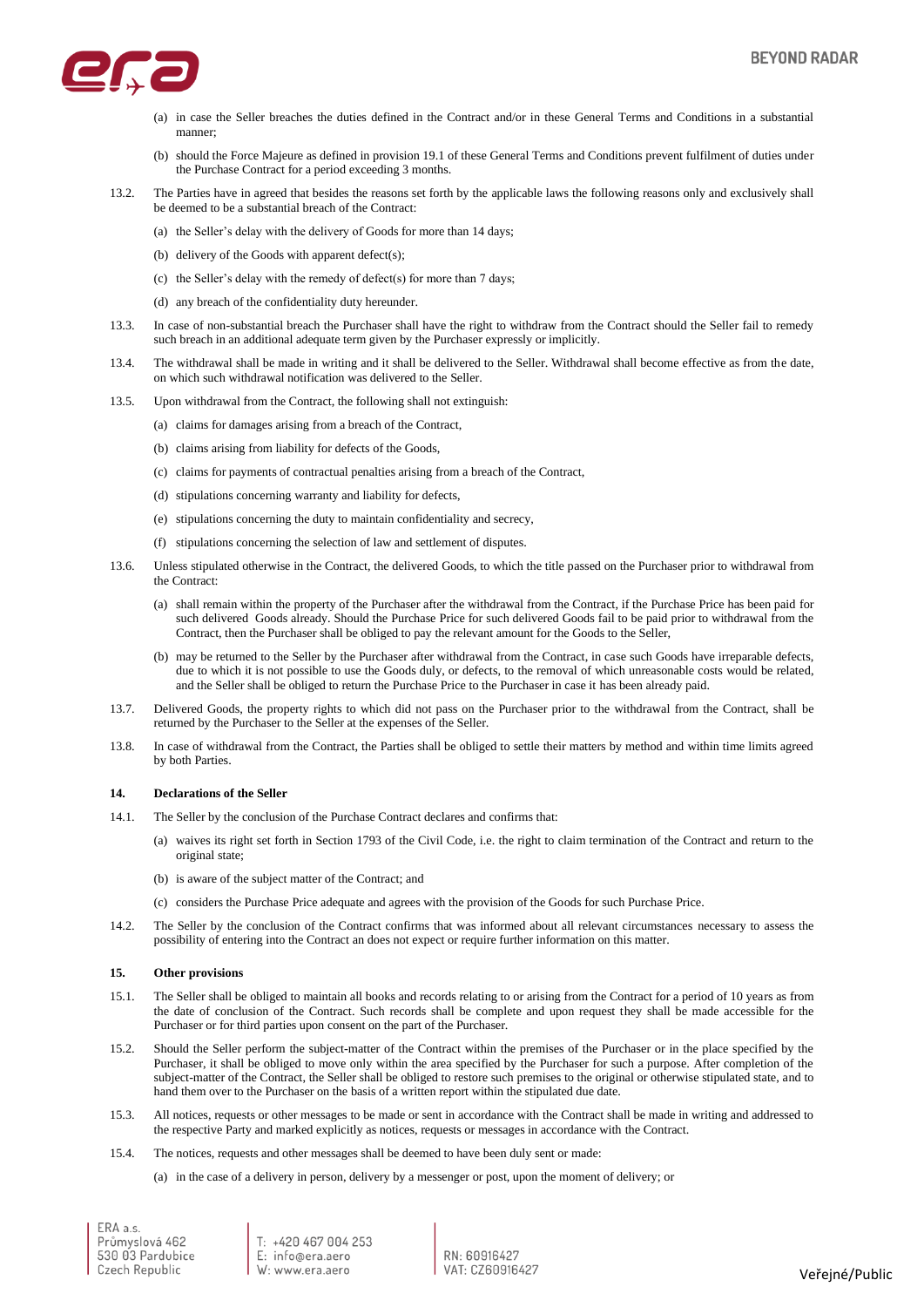

- (b) in the case of a fax, upon transmission, provided that the report of transmission states a correct code or fax number;
- (c) in the case of an e-mail, upon the moment of delivery, provided that a person entitled to act for the respective Party in the matters hereunder actively confirms delivery of the e-mail message.

#### **16. Confidential information**

- 16.1. The Parties have agreed that all information they provided each other in negotiations on the Contract and in connection therewith shall be confidential and neither Party to which such information has been provided may either divulge the same to a third person or use for its own interests the same in conflict with the purpose thereof. The Parties shall further keep confidential all information concerning the Goods and/or customers that is not already in the public domain. Regarding this, the Parties undertake to ensure that all of their employees or persons acting on their behalf in connection with implementation of the subject matter of the Contract also keep confidential such information.
- 16.2. The confidentiality duty hereunder does not apply to information that:
	- (a) might be disclosed without breach of the Contract;
	- (b) were exempted from these restrictions by mutual written consent of both Parties;
	- (c) are already in public domain or were disclosed without breach of the Contract;
	- (d) the recipient knows such information before its disclosure by the Party;
	- (e) are requested by the court, the public prosecutor or by a competent administrative body in accordance with law, or whose disclosure is required by law;
	- (f) the Party discloses to the person bound by a legal obligation of confidentiality (e.g. a lawyer or tax consultant) for the purposes of exercising its rights.
- 16.3. If the confidentiality duty hereunder is breached the affected Party shall have the right to require the other Party to surrender the benefit accrued from the business transaction in which the Contract was breached and/or to transfer to for no consideration the rights corresponding thereto. The right to damages shall not be affected thereby, including the right to expiate a non-proprietary loss.
- 16.4. The provisions of this Section 16 shall apply also to all samples, designs, drawings and / or other documents provided by the Purchaser to the Seller in order to fulfil the Contract. These remain the sole property of the Purchaser and can not be without the written consent of the Purchaser passed on to third parties and can not be used for purposes other than the fulfilment of the Contract.
- 16.5. The confidentiality duty according to this Section 16 shall survive termination of the Contract for a period of 1 (one) year from termination of the Contract's effectiveness.

#### **17. Rights arising from industrial or intellectual property**

- 17.1. The Seller undertakes to ensure that no provisions of the Contract or their application illegally affect rights to intellectual or industrial property of any third parties protected by laws of any country.
- 17.2. The Seller hereby expressly declares that is fully authorized to dispose of the rights to industrial and intellectual property rights relating to the Goods, and undertakes to provide for due and undisturbed use of the Goods by the Purchaser or its customers and for transfer of the Goods to third parties by the Purchaser.
- 17.3. Should the Goods contain any works protected by the Act no. 121/2000 Coll., the Copyright Act, as amended, the following shall apply:

Unless the Contract stipulates otherwise the Seller grants the Purchaser at the moment of the delivery of the Goods a non-exclusive license to use the Goods by any means set forth in Section 12 of the Copyright Act; such license shall be territorially and quantitatively unrestricted, with the right to grant a sub-license or assign the license, for the whole duration of the respective author rights.

17.4. The Seller shall reimburse the Purchaser all damages resulting from a breach of the aforesaid obligations or statements and all damages and expenses incurred by the Purchaser as a result of exercising the rights of third parties in connection with the execution of the Purchase Contract towards the Purchaser.

# **18. Liability for damage**

- 18.1. The Seller shall be liable for all damage incurred by the Purchaser, customers of the Purchaser or by other parties in relation to a breach of their duties arising from the Contract or applicable laws.
- 18.2. The Seller shall be obliged to reimburse the Purchaser all damage incurred by the Purchaser in relation to a breach of duties of the Seller arising from the Contract, and all costs arising in relation to defects in the Goods, including all costs relating to interruption of operation of a final product, in which the defective Goods were incorporated.

#### **19. Force Majeure**

- 19.1. In case of Force Majeure, the time limits concerning performance of duties defined for the Parties in the Contract shall be extended by the time for which the event of Force Majeure lasts.
- 19.2. The Seller shall be obliged to inform the Purchaser of the occurrence and termination of the Force Majeure without any unreasonable delay in writing, the same shall be applicable in case the Force Majeure affects its subcontractors.
- 19.3. The Force Majeure shall not be regarded events such as closure of traffic, delay in supplies from subcontractors (unless they are caused by the Force Majeure), insolvency, shortage of labour or material. The Force Majeure shall be regarded in particular events such as earthquake, flood, devastating fire or war.